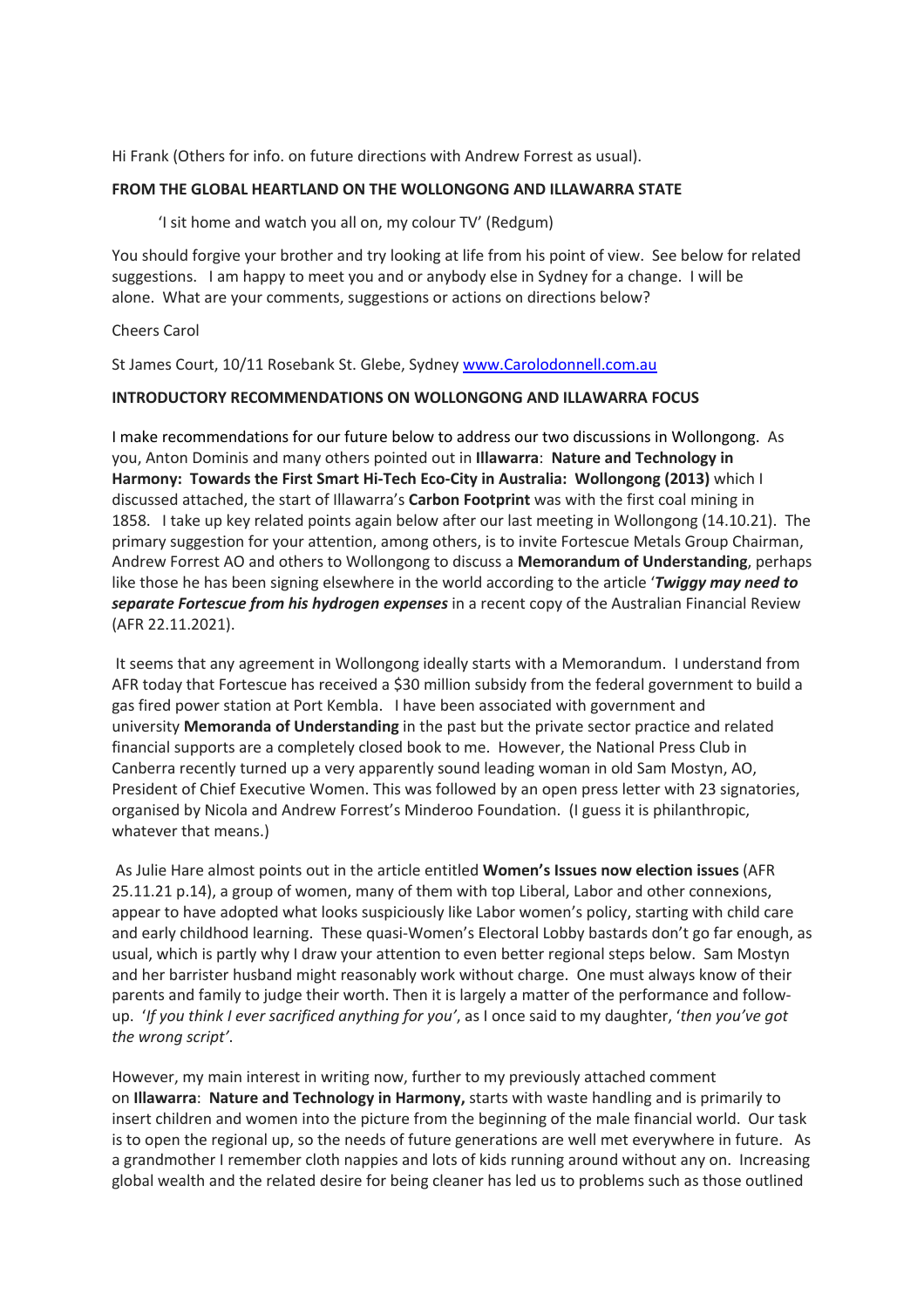in *'Baby steps: Tacking the rash of nappies fouling waterways* which is in the Sydney Morning Herald (SMH 22.11.21, p. 25). Where there is no collection service, waste is naturally dumped in waterways or oceans by growing populations all along the rivers and around the seas. Andrew Forrest is a marine biologist who should find Wollongong a gift. What is done with used nappies in the Illawarra by its waste collection services? Any idea? (Nice people never want to think or talk about it?)

In attachment 2 (p. 20) entitled **Save Lake Illawarra: The Jewel of Illawarra**, Dominis provided a view of the typical kind of industrial wastes which may perhaps be dumped into coastal wetlands of the world in many areas besides the Illawarra. Here the following had destroyed the natural habitat:

- a. Chemicals (fertilizers, pesticides, herbicides, insecticides, detergents, etc.)
- b. Farm faeces and urine
- c. Industrial wastes (slag, coal-wash, fly ash and organic and metallic toxicants)
- d. Residential wastes (sewerage, plastics, etc.)

I said, (forgetting again the horrors of nappies in early childhood or old age) that as a Glebe householder, I could add a lot more, such as renovation or travel related discards of building materials and furniture, toys, clothing and packaging of all kinds, as well as newspapers and food and green waste, for example. (The guys don't want to talk about waste. Let us help Andrew Forrest achieve his PhD blue dream to help clean up water.)

# e. Toxins (Road bitumen, leachates, vehicle exhaust, gases and industrial stack fumes

Dominis points out that coastal wetlands were considered 'just swamps' whereas industrial wastes such as slag, coal-wash, coal-fired power station fly ash and furnace bottom ash came to be considered building materials which were put to use for road works, to make additional by-products such as cement and glass; and the rest went as landfill. A new vision for Eco-City Wollongong still starts, I guess, with the Illawarra Foreshores Regional Parklands first proposed by the residents of Northern Illawarra (p.21) and with the related discussion of **blue** carbon and treating plastic waste. Having learned more, I completely agree with your view that Andrew Forrest is absolutely central in this cleaner coastal water picture. (He seems to be lining up to become the state you are having when you are not having a state.)

## **AS A STRATEGIC POLICY ADVISOR BEFORE THE COMING LOCAL, STATE AND FEDERAL ELECTIONS I WOULD TAKE THE HEALTHY APPROACH TO DEVELOPMENT FIRST**

What I am best equipped to deal with in policy terms, I realize, is population health or wellbeing, rather than science, technology, or engineering, including in Wollongong. I hope to address healthy environments, including in the Wollongong and Illawarra green or safety context here and hope you may know others interested in pursuing any of these regionally related directions. I remind you that I am guided by the knowledge that what I write is my intellectual property and I can send it freely to anybody I like, unless they object, when I apologise and withdraw. I like these moral issues straight from the start. If you want higher intellectual and professional back up for the position you will find it in volumes entitled **Essentially Yours: Gene Patenting and Human Health,** produced by the Australian Law Reform Commission (ALRC) and the National Health and Medical Research Council (NHMRC) in 1993. I will take up the key importance of mathematics or plain speaking in this context.

I greatly enjoyed my recent time in Wollongong and write now in case you or others you know are interested in the attached vaccine direction taken in regard to research communication and health care, in discussion with a former University of Sydney PhD student in Saudi Arabia, Hafed Shadid, and others. I am drawn to health directions first in regard to Wollongong and Illawarra as I am not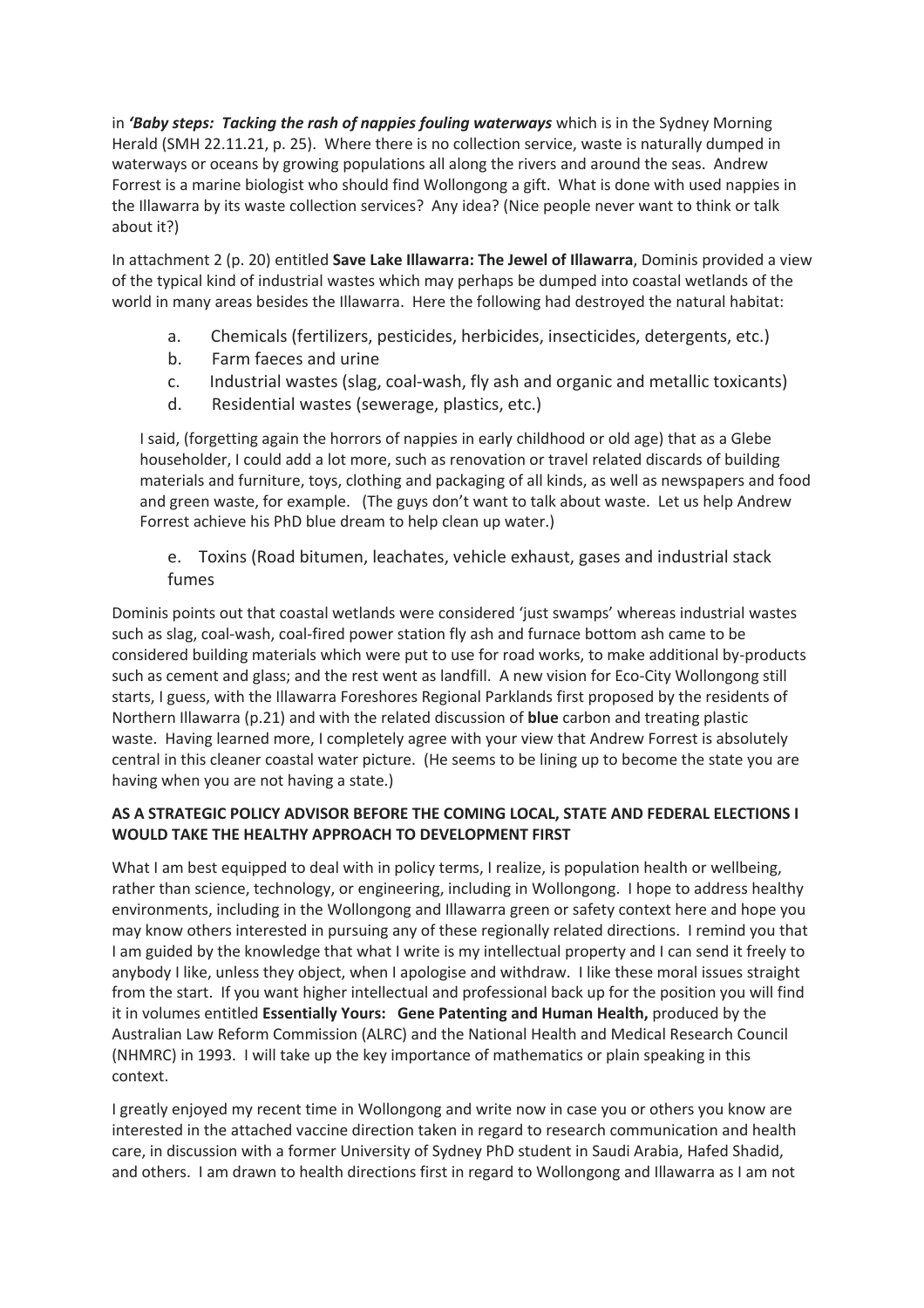equipped with any scientific, technological or engineering (STE?) knowledge or capacity of any kind to address the coal mining, steel production, farming and related waste history of the place. I also query the expected functions of your Sustainable Industries Development Institute. I have previously addressed the difficult matters of secret associations and their limitations with Josh Frydenberg, the federal Treasurer, as attached. Sadly, he has not replied to me but others might.

On the other hand, I have a strong and free interest in supporting the World Health Organization (WHO) view of health, which is explicitly not meant to be medically led. All development is ideally addressed instead in terms of seeking regional health for current and future generations, starting with key improvements in those regions that are poorest. The contradiction is that change must often be medically led as legal, construction and military forces won't do it, given the more firmly closed feudal nature of their associations. Our regional job seems to be to go green together in a related fashion and so conflict is real and also play in the open. I will address Alan Kohler's views on modern monetary theory briefly later in this context. If Jessica Irvine wants to save herself a lot of money and pain, she might do so by dropping her private health insurance. I address why later and refer you or anybody else who is interested to the views on women and children's health attached.

I am an old woman, so in spite of my admiration for Paul Keating's remarks on China and the US to the National Press Club, I bet I think nothing like Paul Keating and his mates in Wollongong or elsewhere. He is more than just Captain Wacky to me. He is one who has always used and ignored my sex; holding it back and depriving it of knowledge, pleasure and time. No doubt he expected, on the other hand, that his beliefs should be loyally supported by his women. (Forget it, fuckwit?) On the other hand, I feel sure, we could sadly agree that the Australian media are woefully slow to pick up on the normal woman or kid's interests because of comparatively mindless fawning to the usual US religious and related anti-discrimination agendas. There are a million dumb Australian men out there, produced by Catholic cultures and I mainly wish to address them. I will take on the lot first in calling for capital punishment and for talking to doctors and others about the key regulation of related matters such as the medical trade in body parts. Somebody has to do it and I would start with open discussions with Vietnamese or Chinese doctors, as discussed later.

I had not heard of Robert Wood (1939-2021) before I read his obituary in the Sydney Morning Herald (SMH 11.11.21, p. 37) It is written by Nyasa Holmes and Memory Sanders under a title, **'Hanging judge' a PNG peacemaker.** They wrote Sir Robert helped draft the country's constitution before independence in 1975 but was the second expatriate judge to impose the death penalty since its reintroduction by Parliament in 1991, responding to growing public anxiety about violent crime. The court heard that three men, members of a gang, went looking for a rival gang member and when his mother, aged in her forties, would not reveal where her son was, she was repeatedly raped and stabbed to death. '*The people of Papua New Guinea are very concerned about such violence and intervillage fighting and pay-back'*, Sir Robert said. He also said the still widely accepted custom of revenge killing as a means of settling inter-tribal disputes was contrary to the constitution. I think this judge in PNG was clearly right. The lack of a death penalty means men can run their killing businesses from inside prison, state supported with impunity, while impoverished people they continue to oppress outside, fear their return. Ours is a vile system, based on the elevation of the gun trade to the heights of the US Constitution. The privileged chances of the men with the weapons are endlessly enshrined in their rights to secret dealing and silence before lawyers and court. People with no waste management service to treat used nappies, must also pay for their murderers to be kept by the state in jails instead.

In this shared global context, in which Australians ideally favour medical treatment that works, and the right to choose death, I will discuss vaccines and **Hippocrasy: How doctors are betraying their oath** (2021) again later. This book is by rheumatologist and epidemiologist, Rachelle Buchbinder and orthopaedic surgeon, Ian Harris. They combed through published expert evidence to argue that benefits of medical treatments are often wildly overstated and the harms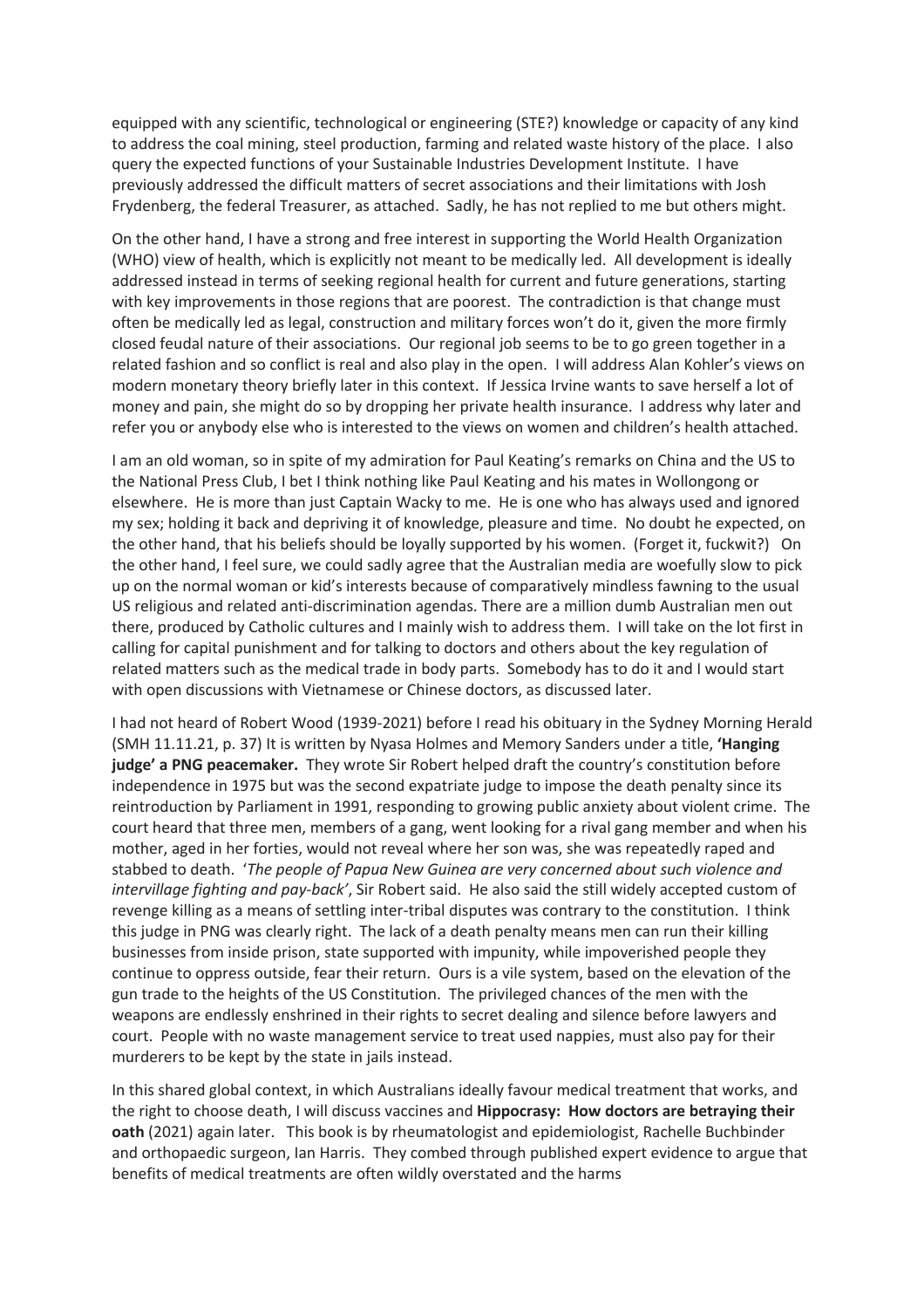understated. Overdiagnosis and overtreatment are rife. Other key writers, like Ray Moynihan, author of **Too Much Medicine** and **Selling Sickness**, back them up. They argue the hardest thing in the world is for a doctor to do nothing, (i.e. refrain from delivery of diagnostic tests, drugs or surgeries). The professional *raison d'etre* is to make money by offering perceived cures for diagnoses that are increasingly expressed through test results which they interpret to protect and enhance their own visions, status and professional place in diagnostic and related pharmaceutical or surgical treatment regimes.

This is a bad effect of good otherwise done for all Australians by the Medicare system of support which has provided comparatively cheap, accessible, and high-quality medical and hospital services to us all. Life expectancy has roughly doubled, from around 40 to 80 years since the mid-1880s. As **Hippocrasy** authors point out this is due to public health (clean water, sanitation, industry (e.g. food production, preservation and transport) politics (fewer wars) and social changes such as education, welfare, housing and regulations concerning work safety and air and food quality). The natural facts of the regional environment necessary for built and natural health; including the professional focus on the unsatisfactory body, may be well established but are not well known or treated. The research physician or surgeon appear instead as the common cultural rock stars, driving increasing budgets for ageing populations which don't work like necessity once forced them to do.

In this current context of growing medical, surgical and related state financial power, however, I first suggest the following directions to all Australians interested in healthier and greener trading, starting in Wollongong or not. I will also address Camilla Nelson and Catharine Lumby's book **'Broken Children Parents and Family Courts'** (2021) in related contexts of regional and personal caring. '*First do no harm to children'* is not the concern of court. Better regional practice is addressed briefly. It would not include lawyers as their only loyalty appears to be to the court and their closed associations who speak for the lot.

## **THE HPV VACCINE LED DIRECTION AND HEALTHIER DEVELOPMENT FOR CHILDREN**

An article (SMH 19.11.21, p.22) entitled *'WHO urges more will to halt cervical cancer blight'* states the number of cervical cancer deaths in Australia has been halved since the start of the world-first rollout in 2007 of HPV vaccine to Australian children aged 12-13 years of age. This may be the best place to start new development in the interests of children and their future generations. As I wrote to Hafed attached, a team of senior women politicians are now addressing women's security from the top. According to the Australian Department of Health website, HPV is a common virus that is spread through sexual contact. It can cause cancers, including cancer of the cervix, vulva, vagina, penis and anus, and some head and neck cancers. Types 16 and 18 cause up to 80% of the cervical cancers in women and up to 90% of HPV-related cancers in men. Types 6 and 11 cause approximately 95% of genital warts. **Not all HPV infections lead to cancer but arrival of the Australian vaccine presents a vital opportunity for broader health service provision and monitoring in Australian regions and across the world. These may be better directed with a range of related family planning and vaccination opportunities, such as those recommended by the WHO since 1946. These are recommended to be by choice in the most impoverished regions first.**

### **AN ELECTRIC BUS PLEDGE BY FORCES THAT PRODUCED THE WOLLONGONG FREE BUS**

The uniquely wonderful thing about Wollongong to a tourist like me are the Wollongong free buses going everywhere all the time. The natives surely must love them even more. Ferries would also be great to have in future, as you had also suggested years ago. We had one briefly in Glebe, but they took it away. The light rail, which was great, has now gone too. **If you want electric cars to meet global warming targets why not start with a call for free electric buses, like the Wollongong ones?**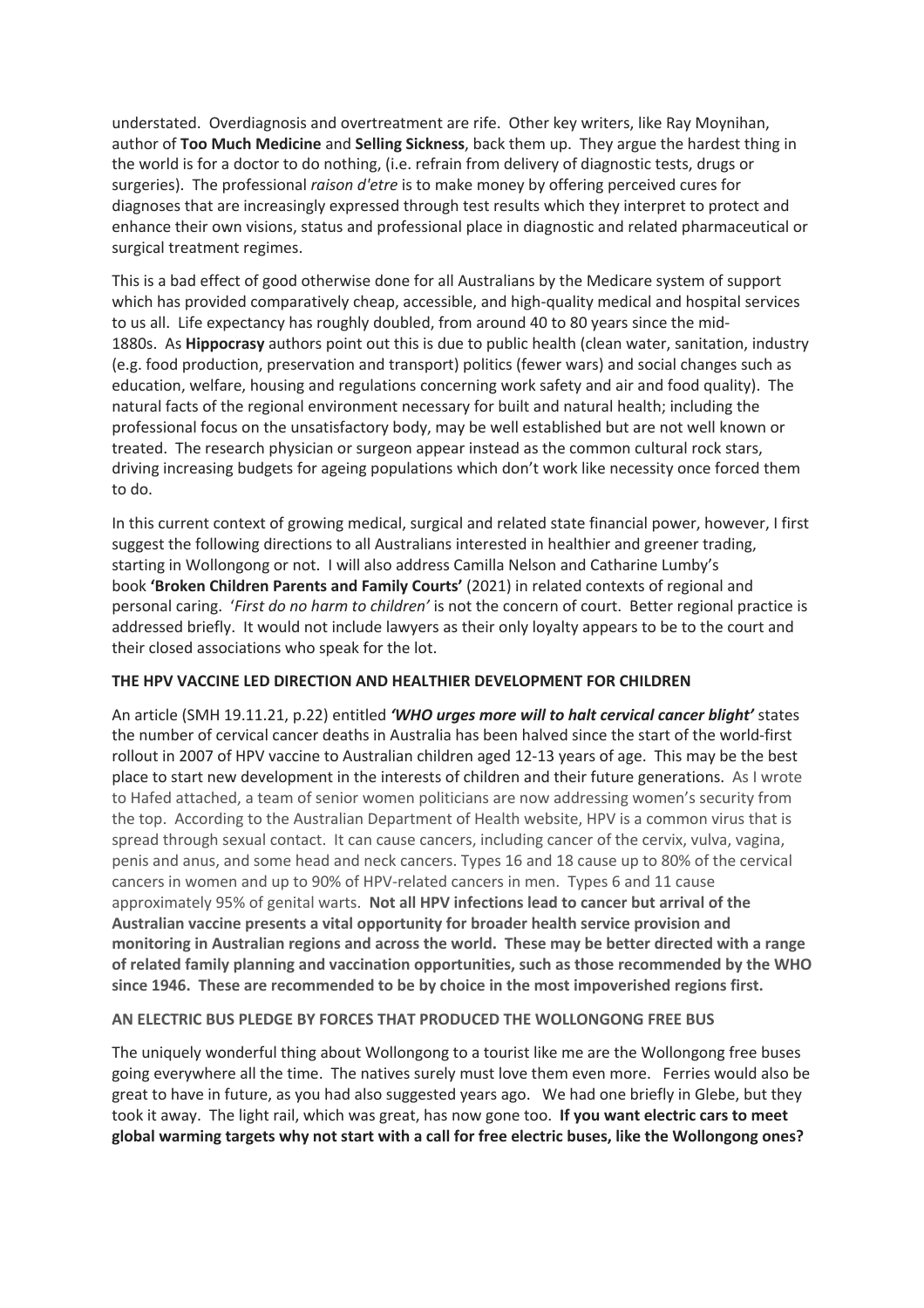Australian production has been chiefly geared to cars for years. As people grow older and fatter and more disabled by life and the pharmaceuticals and surgery they had, instead of relying earlier on good diet and exercise to stave off death, the younger and poorer generations who cannot afford a personal car or home ownership, will especially love free electric buses. Like the French king who promised a chicken in every French pot, I would call for an electric bus in Wollongong and every comparatively closed community, like Broken Hill, for example. Sadly, the usual boys like their jobs, jobs, jobs, as usual and may hate your guts and frustrate anything you try to do that interferes with their normally closed and secret operations. MP Susan Ley is just the same. As a woman, I believe the only way to go forward in any good society is openly. They may crush you and advance or crush themselves more easily in secret. Sam Mostyn, AO, gave an excellent talk on the need for good child care, aged care, education and domestic violence prevention as part of a caring economy. She didn't address the services of housing, apartment and commercial construction, management and investment as planning realities or keys. I doubt whether rising generational inequality can change without this being done, because the cry for jobs, jobs, jobs was necessarily led by their funds, along with transport and manufacturing. Modern monetary theory is briefly referred to in this national industry context later.

## **TOWARDS A WELL ADVERTISED ZOOM MEETING TO PUBLICLY ADVANCE GREEN DEVELOPMENT IN WOLLONGONG AND ILLAWARRA**

I have no idea whether you or others would be interested in holding a Zoom or other meeting to discuss greener development in Wollongong, before or after involving Andrew Forrest, in one of his many manifestations. However, I always feel strongly that everything should be as open as possible to have any chance of serving the regional logic of the public interest, which Australian governments are supposed to fund and represent. This has to happen soon if we Australians are going to meet our selling targets. (Joke, Joyce?)

I share your enthusiasm for Andrew Forrest as the public face of Australia's mining boom. Andrew Burrell's book **Twiggy: The high stakes life of Andrew Forrest** (2020) explained a lot about a figure whose globally wide collection of 'green' and 'freedom from fear and pain' interests had earlier just surprised me greatly when addressed in the press. Surely Andrew Forrest and Peter Garrett would be vitally important drawcards in Wollongong today? Peter Garrett is a rock-star with a long family history in Wollongong coal, as you explain it. In Western Australia, *'Twiggy took on mining giants BHP Billiton and Rio Tinto at their own game – and won'.* From his extraordinary life one almost believes in fate.

Former Greens leader and alternative patron saint of many environmentalists, Bob Brown, was pictured in an article entitled *Brown hits out at hydrogen as no silver bullet*. It followed a full-page advertisement in the Australian Financial Review (AFR 19.11.21, p.14) in which the Bob Brown Foundation '*slammed Dr Forrest's \$100 billion plan to build a huge dam on the Congo River, in Central Africa, threatening 'rainforests, wild-life and the homes of thousands of people, as well as dams in Papua New Guinea and a wind farm in Tasmania that threatens 'Aboriginal sites, Tasmanian devils and rare migratory birds.'* Brown states he would happily debate Forrest in public. He said, '*Hydrogen isn't the simplistic answer that Dr Forrest is presenting it as.*' Open up the better global picture in Wollongong!

I recall your saying that BHP has now left Wollongong. I would love to know what is happening next on the land they once occupied. In vaguely opening this up to wider public knowledge and related green inquiry, I hope you will also consider contacting suitable green women from Bush Heritage, Professor Lesley Hughes, or Sharon Beder, etc. etc. etc. Please also invite William Nixon Apple, AM, to a Wollongong Zoom meeting. In 2021 he was made a Member in the General Division of the Order of Australia for significant service to the superannuation sector and to trade unions. I guess he has retired from the fray and needs something to do but as my ex-defacto, he won't respond to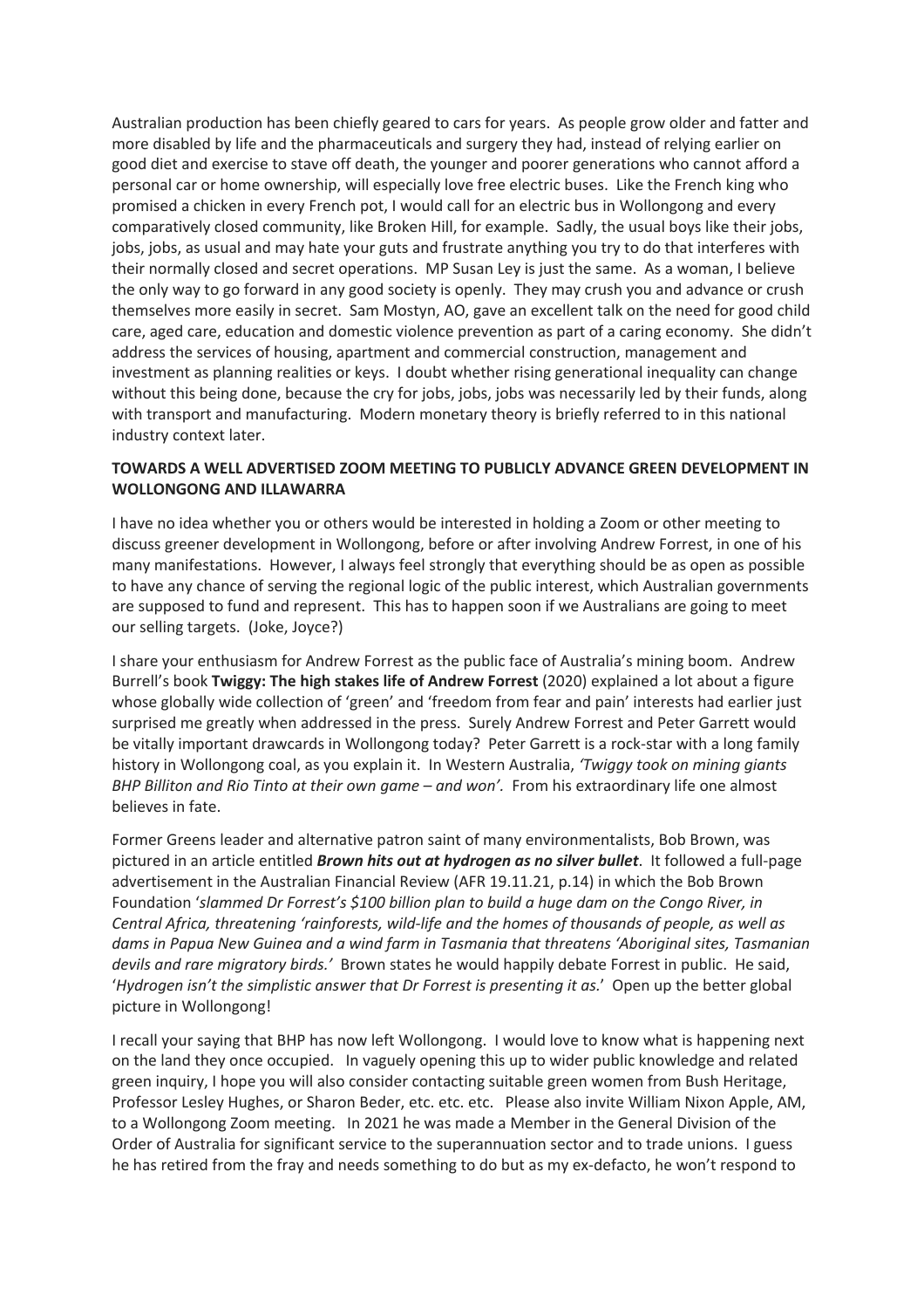any of my advances as usual. These are the kind of moral issues which naturally interest me a lot, as a woman, thinking of kids. If Nixon has nothing useful to say on Wollongong it makes you wonder why he got a Queen's Award. Fund management is clearly a related big issue now and in future. Are women well prepared for the future when their children may be fewer and further flung?

Before I read Burrell's book on Andrew Forrest, I was surprised to learn from the internet that in January 2014, he joined hands with Pakistan to end slavery in exchange for converting tons of coal into energy. He also established the *Global Freedom Network*, led by the Pope, the Archbishop of Canterbury, and the Grand Imam of al-Azhar. The network aims to eradicate all slavery-oriented mechanisms across religions. Forrest married into a prominent family supporting the League of Rights. According to Wikipedia, the League of Rights is opposed to liberal democracy, the party system and the processes of parliamentary democracy. In his leading book, *The Money Power versus Democracy* (1940) Butler stated "The Party system of Government can play little part, if any, in the struggle for real democracy. In principle, it is the antithesis of democracy." C. H. Douglas regarded the party system as a "criminal absurdity" and argued for the end of the secret ballot. He believed that with the implementation of social credit, party politics would end. My brother-in-law in Queensland was a social credit supporter but I never understood it. I guess now is the time for us to learn more about it by opening with the Reserve Bank, industry and other funds.

For example, I refer to current developments addressed in a recent AFR Editorial *'Big super should fix governance to stay in business.'* Among other things, it points out that not for profit industry funds issue only \$1 or so of shareholder capital to their joint union and employer group owners. In contrast, retail funds can draw on shareholder capital to pay the sorts of fines that might wipe out industry funds entire equity and render their union and employer group trustees insolvent. Socalled 'members' have no real say in board appointments or how funds invest and spend their money. The corporate structures and associations of the producers are ever in danger of becoming fully marketized, not more rationally, fairly and democratically captured in the service of the people, including through better service competition. I have no idea how this is best done in particular cases, but leading industry funds appear designed to repeat the past rather than serve national and regional populations and individuals in better planned, greener ways. **You can't go wrong with an open Memorandum of Understanding which changes over time without lawyers?**

### **TENTATIVE MOVEMENTS TOWARDS MODERN MONETARY THEORY**

As I said to you in Wollongong, I think the global trade history and direction with China, which Paul Keating expressed so clearly at the National Press Club and which I support, is unlikely to have much impact on current Australian or other government approaches to women and children's interests. It is the latter which interests me most as I think they are poorly understood and supported in Australian political parties, and by the national broadcasters. I am more qualified to influence this direction and want to try. Shining a light on Nixon may also be a way of getting us joined up here. ('*Equal at home, equal at work'* is not my slogan. As I said to the CFMMEU when I saw their banner at Barangaroo, '*What do they think they are, a bunch of little girls?'*)

Wollongong was a BHP steel city. The extraordinary global rise and collapse of the Australian Greensill and Gupta global steel and property empires was presented and analysed widely this year, on Australian TV and in the press. As I understood it, Greensill was offering to act as a financial intermediary between large and small contractors and wage earners. This was to solve the problem of slow trade and wage payments in the competitively failing steel manufacturing and construction industries. Both industries have been vital for maintaining Australian manufacturing jobs and have been relied on for manufacturing prosperity so far. Greensill and Gupta linked financial edifices, which also bought agricultural land, steel mills and plenty of luxury property, quickly collapsed. I guess multiple party lawyers are now arguing over spoils to Greensill, Gupta and the other lawyers who assisted in the original 'service' establishment for vast reward. (Whither Wollongong?)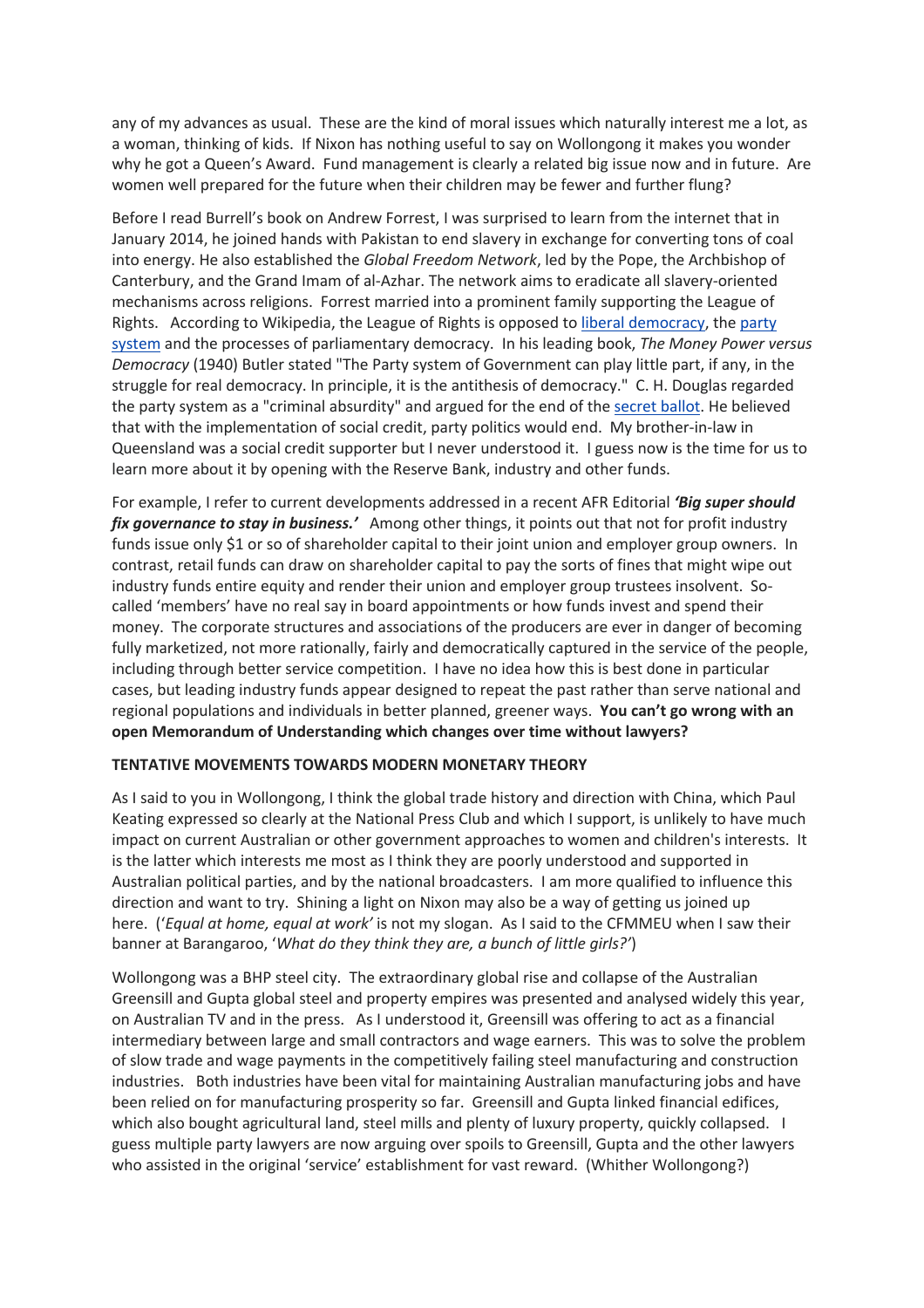In his article '*Keynes and Cold War 2.0'*, long-time darling of the financial press and ABC TV, Alan Kohler, states: '*in future, 2020 will be seen as the year when Keynes 2.0 got under way – when monetary and fiscal policy merged and a more sophisticated theory of government took hold, in which spending has no limit apart from the capacity of the economy'*. In later articles Kohler writes about the need for a 'green' Marshall Plan and for the Reserve Bank of Australia (RBA) to 'get its priorities in order'. Again, I attach a critique of the Australian Competition and Consumer Commission (ACCC) which deals with apparently

dysfunctional *competition* and *association rules* which don't appear to lead to *cooperation in the public interest, as distinct from in the interests of the producer associations*, which they endlessly protect and enhance in legislation*.* It is clear that this direction has increased global inequality and has done so even more in the past two years in most cases.

Anybody interested in modern monetary theory, should also be interested in the regional restructuring of more common associations which are necessary to pursue the public good. The unlikelihood of this occurring makes me pessimistic about greener world development. More bad luck if competition is viewed as an unalloyed public good. Fred Hilmer put forward a regional direction for national competition and sustainable development policy (1993) which was quickly scotched when the ACCC came into being. I guess ACCC and other lawyers have learned through their enquiries into mergers and acquisitions and related matters, recommending treatments distorted by the historical need to pretend competition is an unalloyed public good, entailing normal secrecy and intellectual property perceptions. However, taking matters to lawyers and court appears a particularly expensive and ham-fisted way of approaching particular concerns from scientific and democratic rather than from earlier closed and adversarial notions, fashioned before using common dictionaries came in with the press. From my perspective, discussions with China rather than the US as usual can only do Australia good. Failing that, try PNG, etc.

## **CARING ABOUT HEALTH AND CHILDREN BEFORE DYING WITH DIGNITY IN WOLLONGONG AND ILLAWARRA**

There has been a lot of discussion about targets in the press, as if government has only to wave a magic wand and something happens. However, the secrecy which associations justify in law in any supposed pursuit of protecting their own associations and interests, may appear increasingly detrimental to the public good over time. As Buchbinder and Harris point out in **Hippocracy,** '*The current worldwide affordability crisis in medicine is too focused on reducing costs through economic and production based models of care (where more care is better but needs to be more efficient), ignoring the savings and suffering that could be achieved through reducing unnecessary, wasteful and harmful medical care'*(p. 7). Are the associations between the government and the law going to do that without brave media and expert help? Having spent my working life in these professional areas, I doubt it very much. However, even TV presenter Dr. Norman Swan is listed among the luminaries praising this book. As he points out, the hardest thing for a doctor to do ….. is nothing.

**Hippocracy** laments that modern medical care has been packaged into a business model for which it's unsuited because medicine doesn't act like the 'laws' of economics expect. For example, the increased supply of doctors creates demand. Treating health care as a commodity incentivises processes over outcomes, the complex over the simple, and treatment over prevention. Furthermore, doctors (who control the spending) don't bear the cost burden of their decisions. If medicine becomes big business, it must work primarily to create profit. Too often profit is derived from delivering more health care at the highest prices, regardless of effectiveness or harms. The ability of large health companies to influence driving profit over health may be one of the greatest threats to health. The authors' main aim is to provide the global evidence of overdiagnosis and over-treatment in the Australian medical system, including many common treatments doing harm. The praise of some bravely august practitioners and researchers is included at the beginning of this book.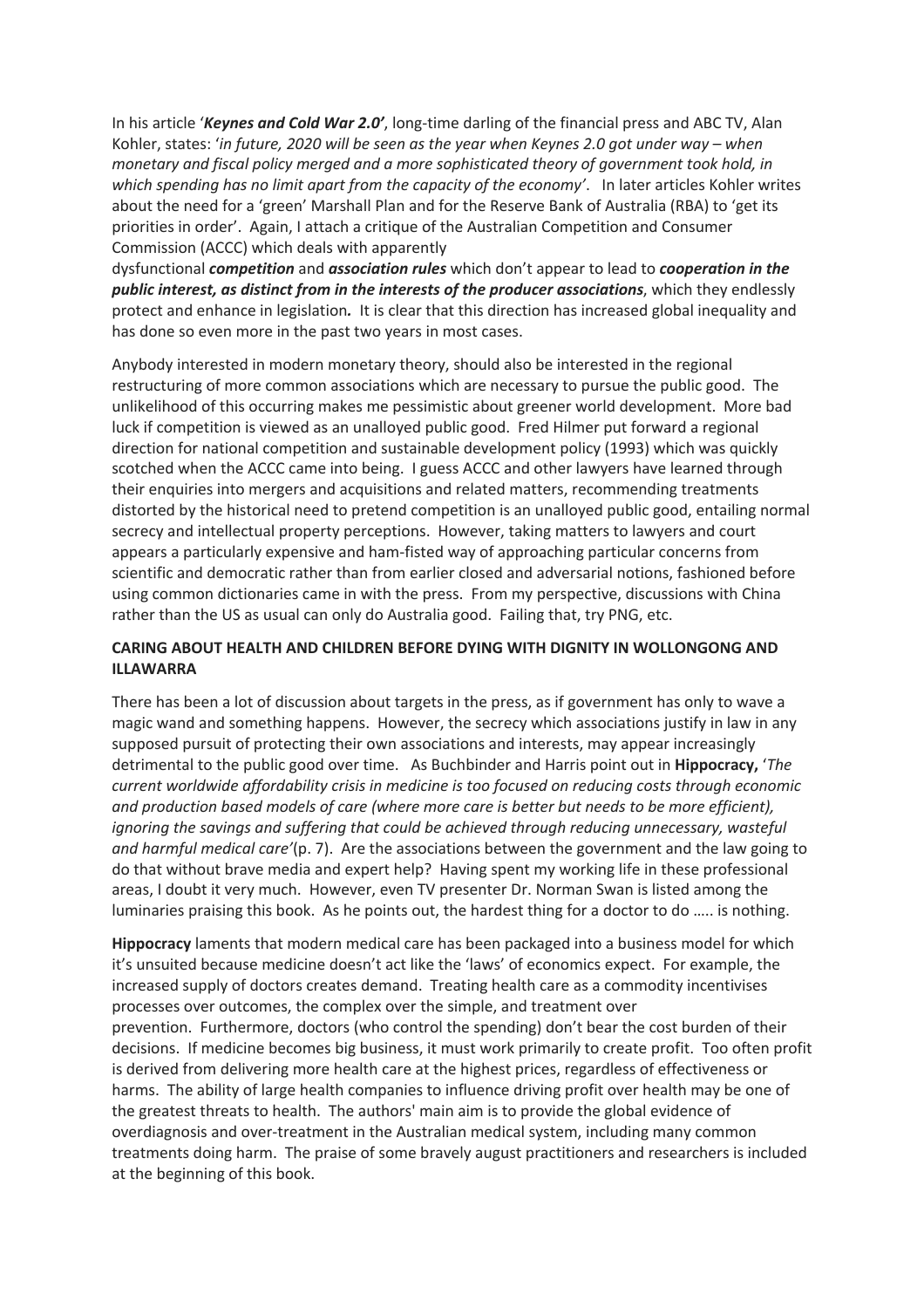The vital function of the joint investigation by the Herald and Age newspapers and Four Corners on ABC TV is drawn to attention in the article *Celebrity cosmetic surgeon's patient in ICU after blood loss* (SMH 19.11.21, p. 18-19) The media investigations uncovered horrific breaches of good practice by doctors Daniel Aronov and Daniel Lanzer in regard to breast, facial, and other cosmetic surgeries. Aronov was the most followed cosmetic surgeon in the world on Tik-Tok with 13.4 million followers. In this new international IT arena, the increasing promotion of self-mutilation to look younger or fresher or thinner is going to mean hugely increased pain and cost which may dismantle better directed Australian medical efforts through the power of social media marketing and the willingness of specialists to mind their own business while looking after their family and friends as usual. We don't need more closed associations, such as already exist in the church, the law, political parties, and professional groups, but braver experts in their fields who are honestly and well prepared to open things up, like Buchbinder and Harris. Can one be loyal and honest? Men seldom if ever doubt it so their women keep their mouths shut as well?

Nelson and Lumby's book, **Broken Children Parents and Family Courts** (2021) reveals a situation detrimental to children in divorce settlement, since 'no-fault' divorce became available in 1975 and especially since the Howard government stressed in law 'the rights of children to be with both parents.' Almost half of the cases in the 'specialist' family division of the Federal Circuit and family Court – formerly the Family Court of Australia – are high-asset value property cases, often featuring complicated company structures, trusts and tax liabilities. Each of the adult parties are advised to engage a lawyer to assist them to come to any settlement over money and children. The established court process, which supposedly defines what will happen to children of any divorced or separated parents, gives children no voice in matters. The idea that the interests of children should be considered first has been increasingly subjected to the view that parents, through their lawyers, should have equal rights over children. This causes great risk, distress and cost in many cases, as legal adult allegations of domestic violence and sexual abuse appear common in such relationships, but children have no effective voice in any of their own vital care matters. The appointment of an Independent Children's Lawyer didn't help in the long-running disputes between Glendinning and Cuzens in Western Australia, over custody of their three children, for example. This was periodically fought over in court for many years, with allegations of there being a Cuzens' family conspiracy to abuse the girls physically and mentally on one hand, and charges on the other that Glendinning was an unfit mother. The two youngest children were eventually murdered before the oldest one spoke out in the press about her view. Yet the Coroner's report recommends all children be provided with a special lawyer in future, in spite of the children's lawyer and others woeful incapacity in this case.

As the authors of **Broken Children Parents and Family Courts** point out, listening carefully and respectfully to children may not always provide answers but it is the proper starting point for reshaping how we think about issues, to protect children better by thinking beyond the narrow interests of warring parents and their lawyers. The legal system was essentially established to protect men from the superior power of the state, rather than to protect women and children from the superior power of men. It therefore provides strong guarantees of the rights of the accused but no guarantee for the rights of the victims, whether they are ones who come before court or are unknown ones who must live with consequences of limited court ken and rule. At least medical methods address the correct bodies. Law mainly protects the best weaponised in the warfare state because of the supremacy of lawyers and their abysmally expensive ways of accounting for people. If you were a family and your kids were fighting, you wouldn't send each out to get a lawyer.

The Western lawyer and his acolytes assume the higher moral ground in truly unsuitable and unhelpful ways. I bet a lot of Jews and landless travellers, who only have their families to depend on, would agree that this current US anti-discrimination and health care direction is often just more lawyers and drugs or surgical money-making bullshit, to accompany the US Constitutional bullshit about gun trading in secret leading to defence instead of the reality of murder, accidentally or